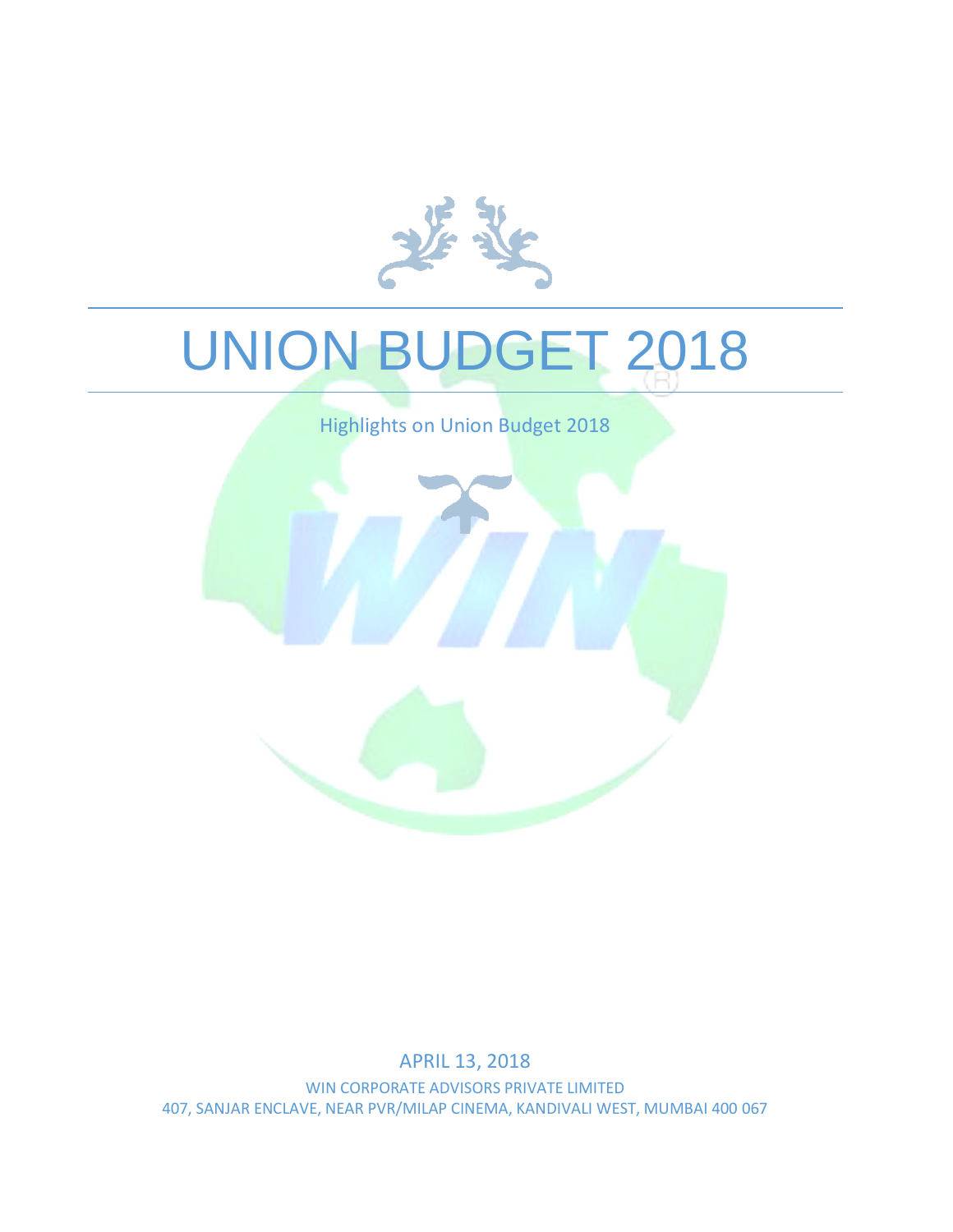| 1. |                                                                                                                                                                                                                                  |                                                                                                              |  |  |
|----|----------------------------------------------------------------------------------------------------------------------------------------------------------------------------------------------------------------------------------|--------------------------------------------------------------------------------------------------------------|--|--|
|    | a)                                                                                                                                                                                                                               |                                                                                                              |  |  |
|    | b)                                                                                                                                                                                                                               |                                                                                                              |  |  |
|    | c)                                                                                                                                                                                                                               |                                                                                                              |  |  |
| 2. |                                                                                                                                                                                                                                  |                                                                                                              |  |  |
|    | a)                                                                                                                                                                                                                               |                                                                                                              |  |  |
|    | b)<br>56:5                                                                                                                                                                                                                       | Compensation termination or modification of any terms of the contract of employment – section                |  |  |
| 3. |                                                                                                                                                                                                                                  |                                                                                                              |  |  |
|    | a)                                                                                                                                                                                                                               | Compensation for termination or modification of any terms of the contract of business - Section              |  |  |
|    | b)                                                                                                                                                                                                                               | Conversion of Stock-in-Trade into Capital Asset - section 28(via), section 2(24) (xiia), Section 49 (9)      |  |  |
|    | c)                                                                                                                                                                                                                               | Validation of ICDS notified under section 145 [Section 36(1) (xviii), 40A(13), 43AA, 43CB, 145A,             |  |  |
| 4. |                                                                                                                                                                                                                                  |                                                                                                              |  |  |
|    | a)                                                                                                                                                                                                                               | Restriction on scope of exemption of gains from long term capital assets upon investment in certain          |  |  |
|    | Minimum lock in period of investment in certain bonds has been increased from 3 years to 5 years<br>b)<br>from April 01, 2018. Full Value of Consideration for transfer of assets etc. - Section 43CA, 50C and 56(2)<br>(x)<br>9 |                                                                                                              |  |  |
|    | c)                                                                                                                                                                                                                               |                                                                                                              |  |  |
|    |                                                                                                                                                                                                                                  | Exemption in respect of long term capital gains on sale of listed equity shares, etc - Section 10(38):<br>11 |  |  |
| 5. |                                                                                                                                                                                                                                  |                                                                                                              |  |  |
|    | a)                                                                                                                                                                                                                               | Section 80D- Deduction of Medical Insurance premium (w.e.f. FY 2018-19)  13                                  |  |  |
|    | b)                                                                                                                                                                                                                               | Deduction of medical expense in case of severe diseases - Section 80DDB 13                                   |  |  |
|    | c)                                                                                                                                                                                                                               | Deduction of Interest on deposits in case of senior citizens - Section 80TTB  13                             |  |  |
| 6. |                                                                                                                                                                                                                                  |                                                                                                              |  |  |
|    | a)                                                                                                                                                                                                                               | Verification of Return in case of company under insolvency resolution process - Section 140 14               |  |  |
|    | b)                                                                                                                                                                                                                               | Carry Forward of losses is allowed even if there is change of beneficiary ownership of the Company           |  |  |
|    | c)                                                                                                                                                                                                                               | Proposed Amendment for computation of Book Profit for Minimum Alternate Taxes - Section 115JB<br>14          |  |  |
| 7. |                                                                                                                                                                                                                                  |                                                                                                              |  |  |
|    | a)                                                                                                                                                                                                                               | Obtaining Permanent Account Number (PAN) in certain cases - Section 139A  15                                 |  |  |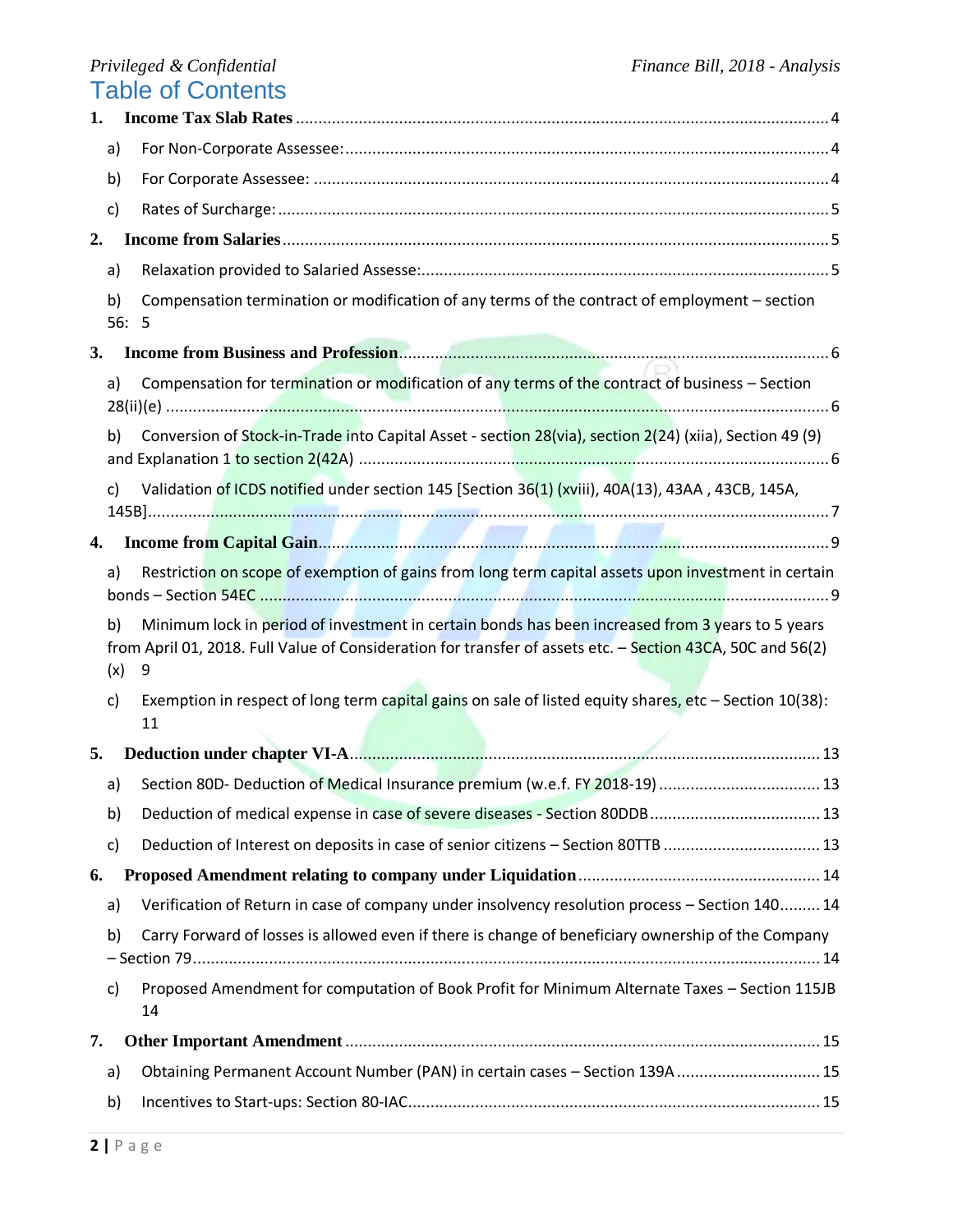|    | Privileged & Confidential                                                             | Finance Bill, 2018 - Analysis |
|----|---------------------------------------------------------------------------------------|-------------------------------|
| c) |                                                                                       |                               |
| d) | No deduction of exp. even if unexplained income is determined by Assessing Officer 16 |                               |
| e) |                                                                                       |                               |
|    |                                                                                       |                               |
| g) | Extension of Due date for furnishing the Country-by-Country Report (CbCR):  16        |                               |

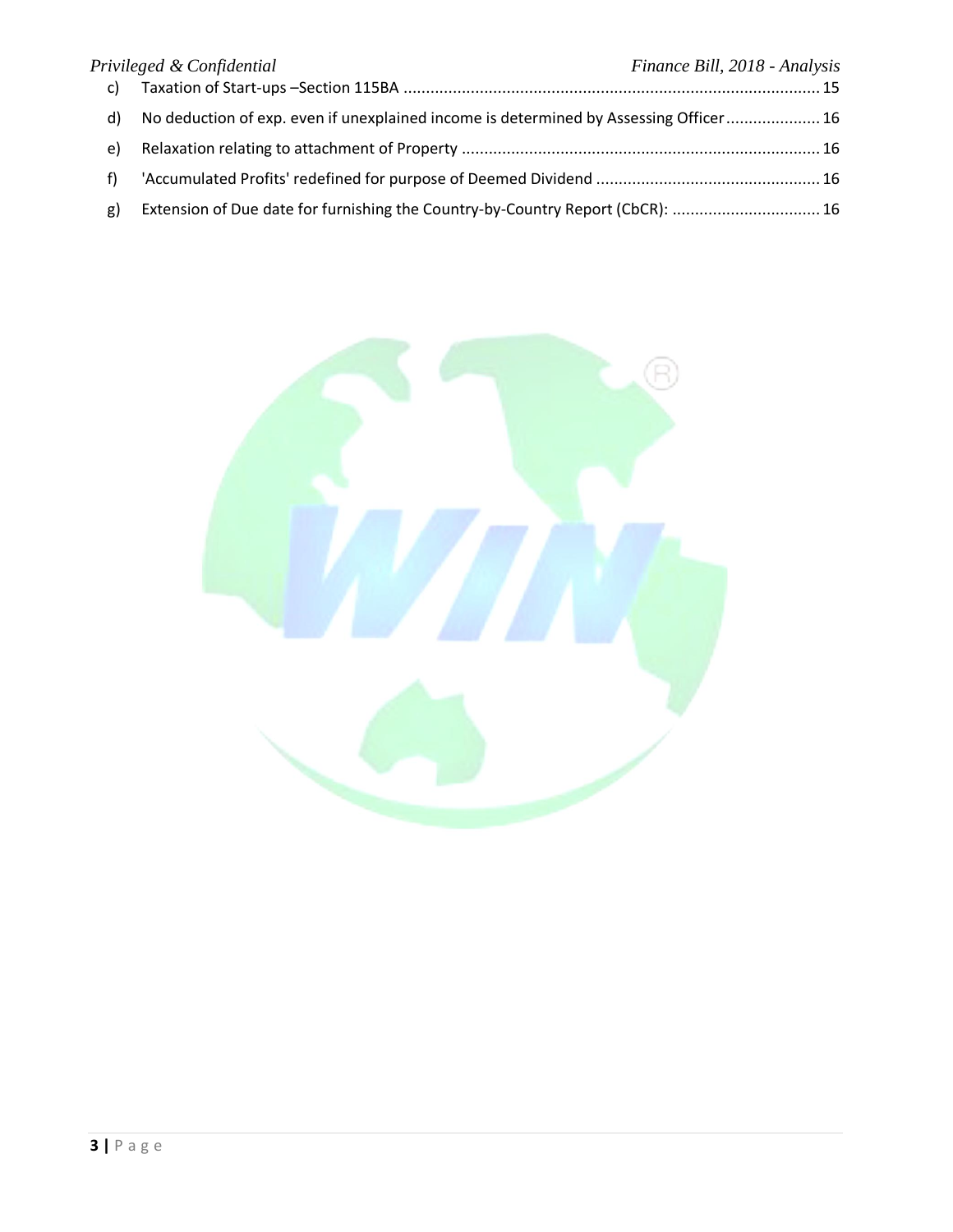# **1. Income Tax Slab Rates**

#### <span id="page-3-0"></span>**a) For Non-Corporate Assessee:**

| <b>Income Tax Slabs &amp; Rates: FY 2018-19 (AY 2019-20)</b> |                         |                                                                                                                 |                                                                                   |  |  |  |
|--------------------------------------------------------------|-------------------------|-----------------------------------------------------------------------------------------------------------------|-----------------------------------------------------------------------------------|--|--|--|
| <b>Income Slabs</b>                                          | <b>General Category</b> | <b>Senior Citizens</b><br>(non-senior citizens) $(60 \& above \text{ years})$<br>of age, but below 80<br>years) | <b>Senior</b><br><b>Very</b><br><b>Citizens</b><br>(80 years and above<br>of age) |  |  |  |
|                                                              | <b>Income Tax Rates</b> |                                                                                                                 |                                                                                   |  |  |  |
| Upto Rs. 2,50,000                                            | NIL                     | <b>NIL</b>                                                                                                      | <b>NIL</b>                                                                        |  |  |  |
| Rs. 2,50,001 to Rs.<br>3,00,000                              | 5%                      | NIL                                                                                                             | NIL                                                                               |  |  |  |
| Rs. 3,00,001 to Rs. 5%<br>5,00,000                           |                         | 5%                                                                                                              | <b>NIL</b>                                                                        |  |  |  |
| Rs. $5,00,001$ to Rs.<br>10,00,000                           | <b>20%</b>              | 20%                                                                                                             | 20%                                                                               |  |  |  |
| Above Rs. 10,00,000                                          | 30%                     | 30%                                                                                                             | 30%                                                                               |  |  |  |

#### **Note:**

i) A New Cess named "Health & Education Cess"  $(a)$  4% is introduced and the existing Education cess (2%) and Secondary and Higher Education Cess (1%) have been discontinued.

#### ii) **Rebate u/s 87A (only applicable to Resident Individuals): (No Change)**

The amount of rebate is Rs.2500/- and available to only individual having income below Rs.3,50,000/- (after deduction under Ch-VIA).

#### <span id="page-3-1"></span>**b) For Corporate Assessee:**

| <b>Assessee</b>         |     |     | FY 2017-18 FY 2018-19 Turnover Criteria  |
|-------------------------|-----|-----|------------------------------------------|
| <b>Domestic Company</b> | 25% | 25% | Turnover below <b>Rs. 50 crore</b> in FY |
|                         |     |     | 2015-16                                  |
| Domestic Company        | 30% | 25% | Turnover above Rs. 50 crore but below    |
|                         |     |     | Rs. 250 crore in FY 2016-17              |
| Domestic Company        | 30% | 30% | Other than above                         |

There is no change in the rate of tax for foreign company.

#### **Notes:**

i) A New Cess named "Health & Education Cess"  $@$  4% is introduced and the existing Education cess (2%) and Secondary and Higher Education Cess (1%) have been discontinued.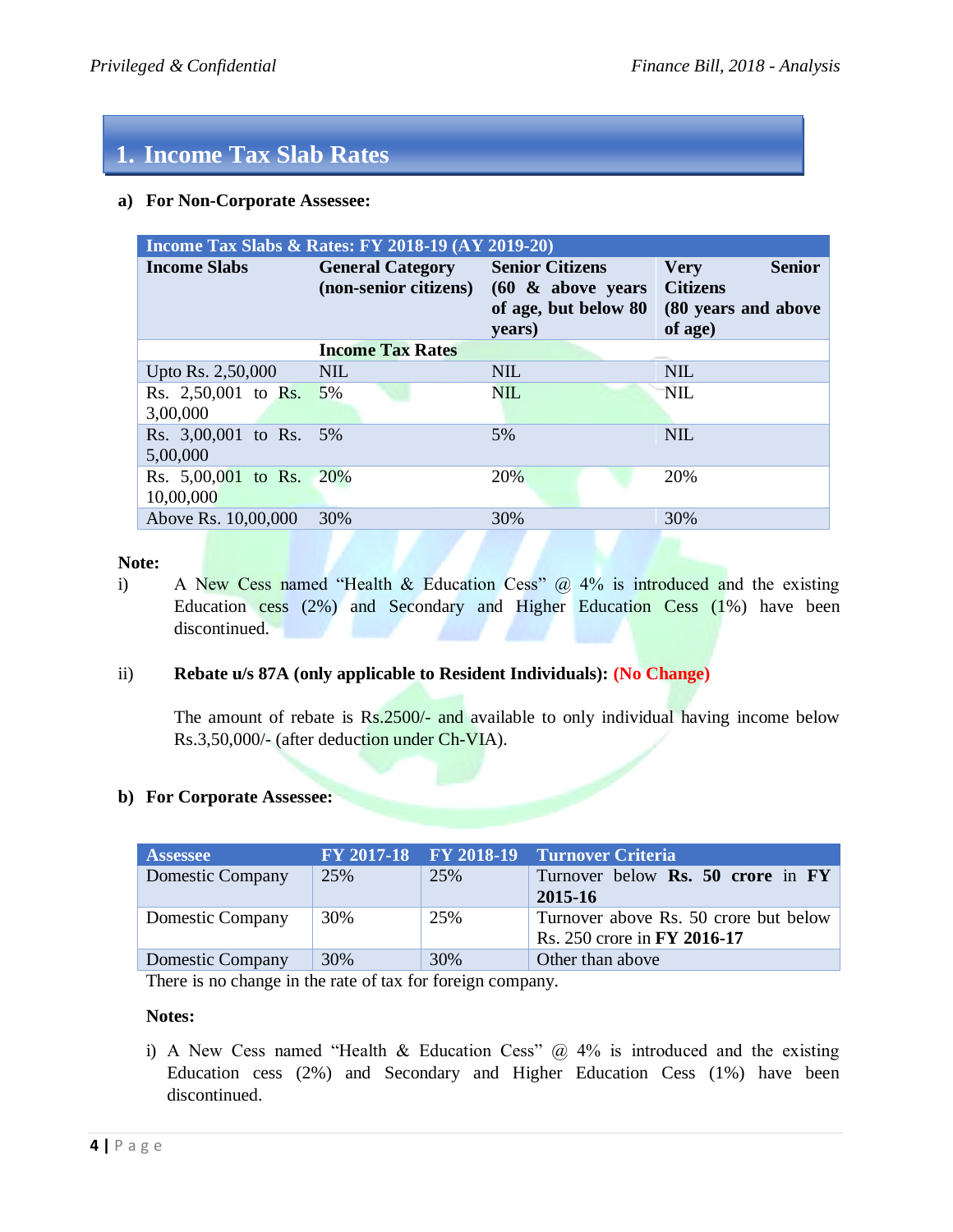## <span id="page-4-0"></span>**c) Rates of Surcharge:**

| <b>Particulars</b>                                    | <b>Taxable Income</b> |                                                      |                                               |  |  |
|-------------------------------------------------------|-----------------------|------------------------------------------------------|-----------------------------------------------|--|--|
|                                                       | Crore                 | 50 Lakhs to $1 \mid 1$ Crore to $10$<br><b>Crore</b> | <b>10</b><br><b>Exceeding</b><br><b>Crore</b> |  |  |
| Individual/HUF                                        | 10%                   | 15%                                                  | 15%                                           |  |  |
| Firm/Local Authorities/<br>$Co-$<br>operative Society | N <sub>il</sub>       | 12%                                                  | 12%                                           |  |  |
| <b>Domestic Company</b>                               | Nil                   | 7%                                                   | 12%                                           |  |  |
| <b>Foreign Company</b>                                | Nil                   | 2%                                                   | 5%                                            |  |  |

# **2. Income from Salaries**

#### <span id="page-4-1"></span>**a) Relaxation provided to Salaried Assesse:**

#### **Salaries – Section 16 & 17**

Income chargeable under the head "Salaries" would be entailed to a standard deduction of Rs. 40,000/-. This benefit is also available in case of pension.

However, as against above, the exemption of reimbursement of medical expenditure upto Rs. 15,000 has been withdrawn. The exemption of transport allowance upto Rs. 19,200 has also been withdrawn.

WIN Comments: This amendment reduces compliance burden of providing and maintaining records relating to medical expenditure incurred by employees. There is withdrawal of exemption amounting to Rs.  $34,200$  (Rs.  $19,200 + \text{Rs}$ .  $15,000$ ) and allowing standard deduction of Rs.  $40,000$ which in turns results into net benefit of **Rs. 5,800.**

#### <span id="page-4-2"></span>**b) Compensation termination or modification of any terms of the contract of employment – section 56:**

Any compensation or other payments (by whatever name called) due to or received by any person in connection with the termination of his employment or modification of the terms and condition relating to his employment will be taxed under the head **"Income from other sources"**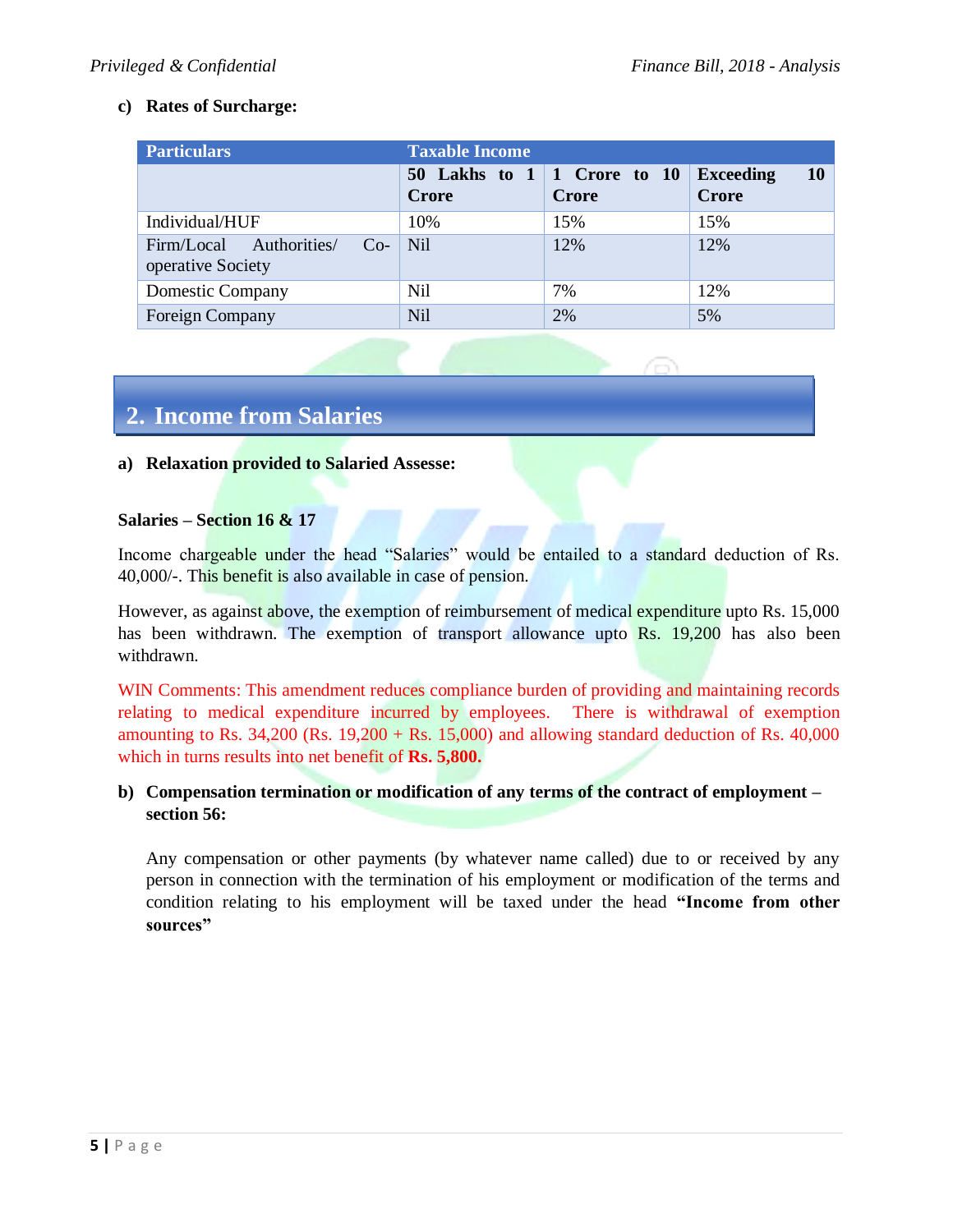# **3. Income from Business and Profession**

### <span id="page-5-0"></span>**a) Compensation for termination or modification of any terms of the contract of business – Section 28(ii)(e)**

Any Compensation or other payments, whether revenue or capital, due to or received by an assessee on termination of a contract relating to its business or on modification of any terms and condition of such contract, will now be taxed as **Business Income**.

WIN Comments: Compensation received on termination or modification of contract under current scenario was treated as Capital receipt. However, with the above amendment all the compensation received will now be treated as business income and will be taxed in the previous year in which the same is received.

## <span id="page-5-1"></span>**b) Conversion of Stock-in-Trade into Capital Asset - section 28(via), section 2(24) (xiia), Section 49 (9) and Explanation 1 to section 2(42A)**

Unlike section 45 which provides for taxability on conversion of capital asset into stock-intrade, currently there is no provision to tax conversion of stock-in-trade into Capital Asset. It is now proposed to provide symmetrical treatment by way of taxing conversion of stock-in-trade into capital asset as business income under section 28 and details of which is as under:

Taxability of Conversion of Stock-in-trade into capital asset will be divided into 2 parts and which are as follows:

- a) Income from business and profession On the date of conversion
- b) Income from capital gain- On the date of sale

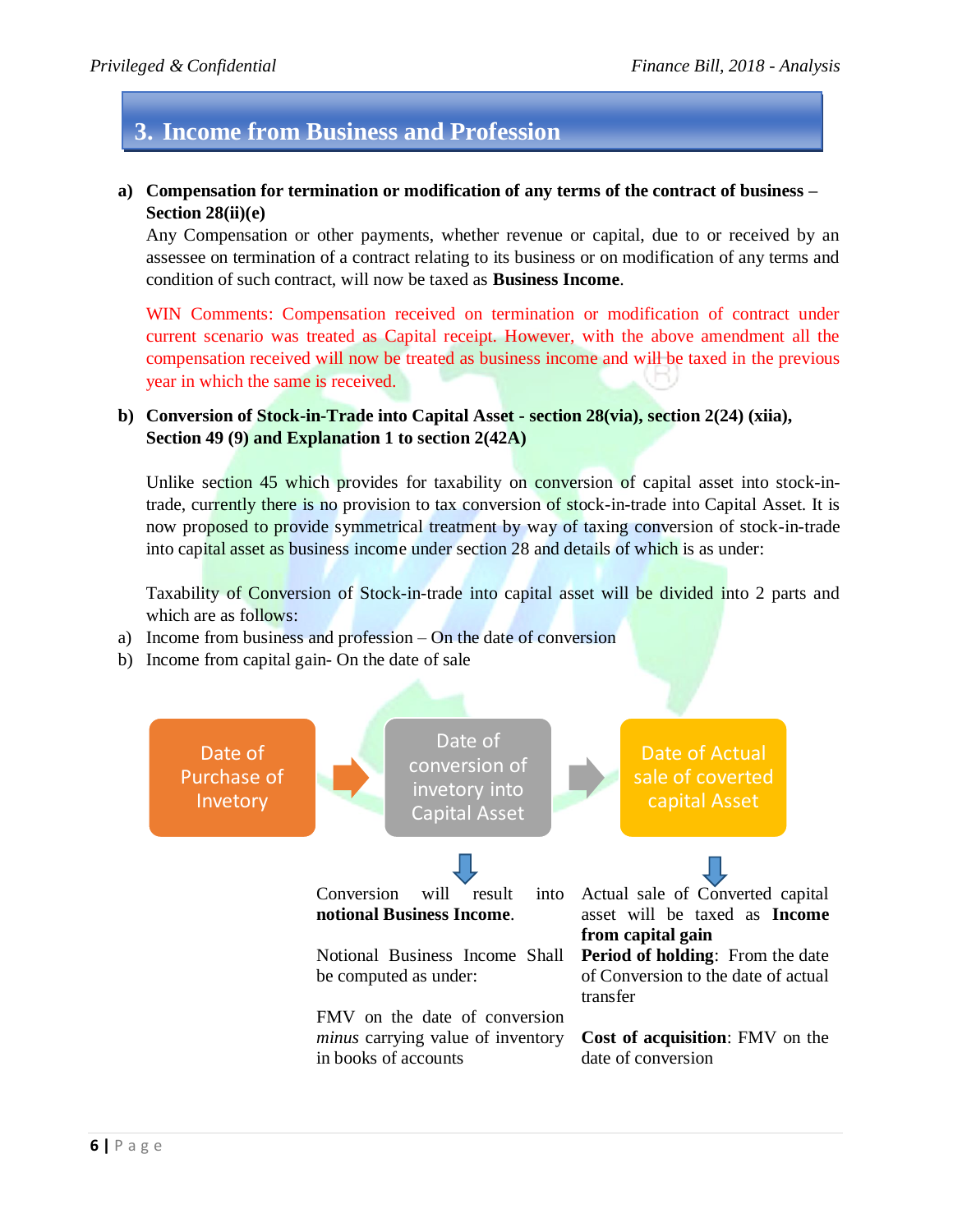The Manner of determination of Fair Market Value (FMV) of inventory as on the date of conversion shall be prescribed by CBDT by way of rules.

## <span id="page-6-0"></span>**c) Validation of ICDS notified under section 145 [Section 36(1) (xviii), 40A(13), 43AA , 43CB, 145A, 145B]**

The Delhi High Court, in *chamber of tax consultants vs. Union of India (2017) 252 Taxman 77* had struck down some of the ICDS fully and read down some of the ICDS partially holding them to contrary to the judicial precedents provision of the act. In order to remove such conflicts, following amendments have been made in the Act. All the amendment relating to ICDS will be applicable retrospectively from AY 2017-18 (FY 2016-17).

# **I) ICDS 1 - Marked – to – Market / expected loss –Section 36(1)(xviii) / 40A(13)**

It is proposed to insert section  $36(1)(x$ viii) to provide that mark-to-market losses as computed applying this specific ICDS provision will be available as deduction in the computation of profits and gains of business or profession

## **II) ICDS II - Valuation of inventory to be valued at lower of cost or NRV**

It is proposed to amend section 145A to provide:

- Valuation of inventory will be at cost or Net Realizable value (NRV) whichever is less as computed under this ICDS is.
- Valuation of purchase and sale and of inventory will include allied tax, duty, cess or fee which were incurred to bring the goods or services to the place of its location and condition

# **III) ICDS III - Computation of income from construction and service contracts - Section 43CB**

A new section 43CB is proposed to be inserted to provide that the 'percentage completion method' is an accepted method to compute the profits arising from specific construction contracts. Further, the contract revenue will include retention money and the contract cost will not be comprised of incidental interest, dividend and capital gains

## **IV) ICDS IV - Revenue Recognition read with ICDS VII on Government grants**

| <b>Type of Income</b>                                                                                | Previous year in which it shall be taxed |  |
|------------------------------------------------------------------------------------------------------|------------------------------------------|--|
| Interest received on compensation or Deemed to be the income of the year in<br>enhanced compensation | which it is received                     |  |
| Claim for escalation price or export Year in which a reasonable certainty of<br>incentives           | realisation is achieved                  |  |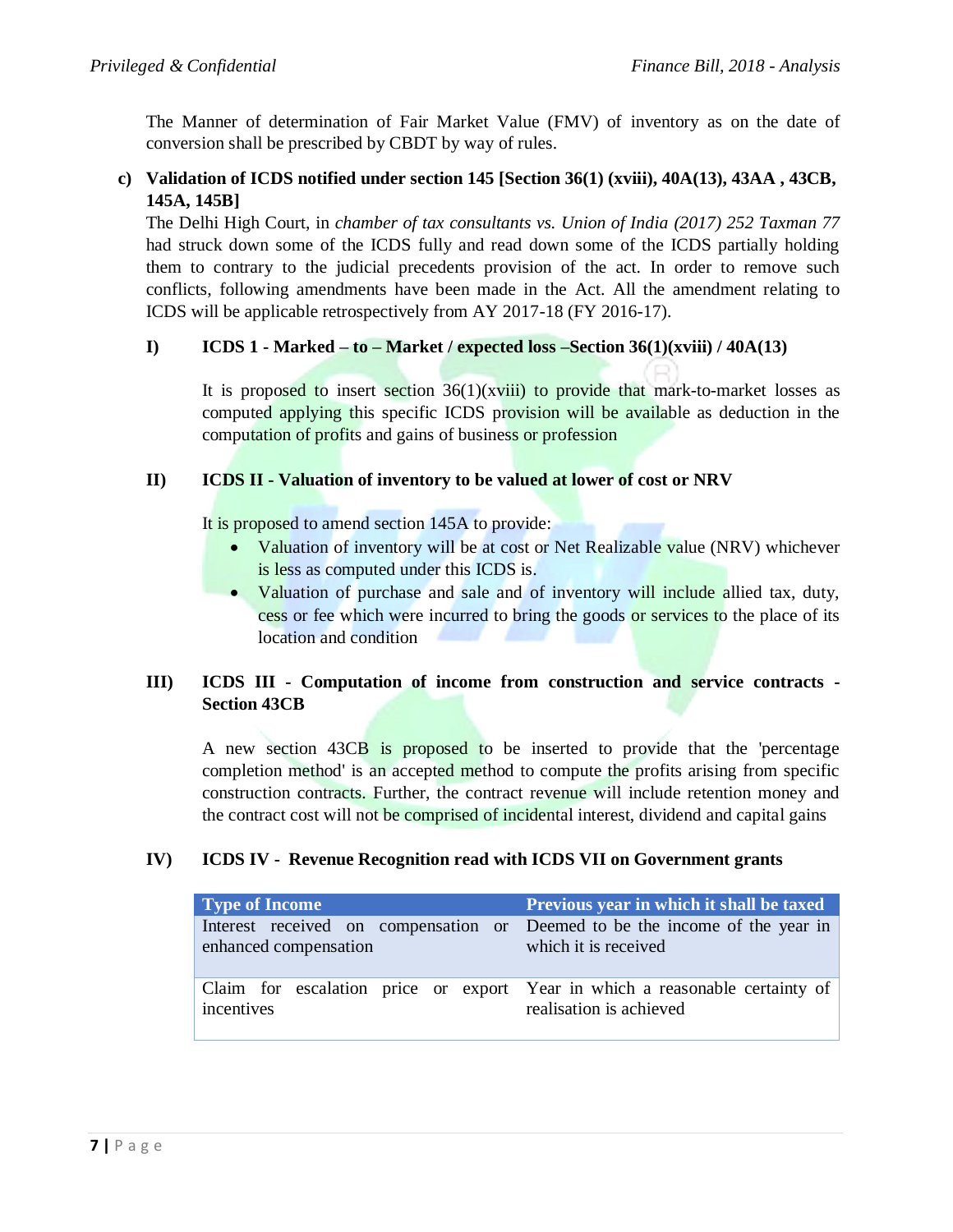#### **V) ICDS VI- Taxation of foreign exchange fluctuation – Section 43AA**

New section 43AA proposed to be introduced will provide that any foreign exchange gain or loss in respect of specified foreign currency transactions shall be treated as income or loss, if computed according to this ICDS.

#### **VI) ICDS VII – Government Grants**

**Type of Income Previous year in which it shall be taxed** Income from a subsidy, grant, cash incentive, duty drawback, waiver, concession Taxable in the year of receipt, if not charged to tax in any earlier previous year

# **VII) ICDS VIII - Valuation of Securities**

| <b>Type of Securities</b>                                        | <b>Method of Valuation</b>                                                       |  |  |
|------------------------------------------------------------------|----------------------------------------------------------------------------------|--|--|
|                                                                  | Securities not listed on recognised stock At actual cost initially recognised in |  |  |
| exchange or listed but not quoted on a accordance with the ICDS. |                                                                                  |  |  |
| recognised stock exchange with regularity                        |                                                                                  |  |  |
| of time-to-time.                                                 |                                                                                  |  |  |
|                                                                  | Securities listed and quoted on a At lower of actual cost or net realisable      |  |  |
|                                                                  | recognised stock exchange with regularity value in accordance with the ICDS; The |  |  |
| from time-to-time                                                | comparison of actual cost and net                                                |  |  |
|                                                                  | realisable value shall be made category                                          |  |  |
|                                                                  | wise.                                                                            |  |  |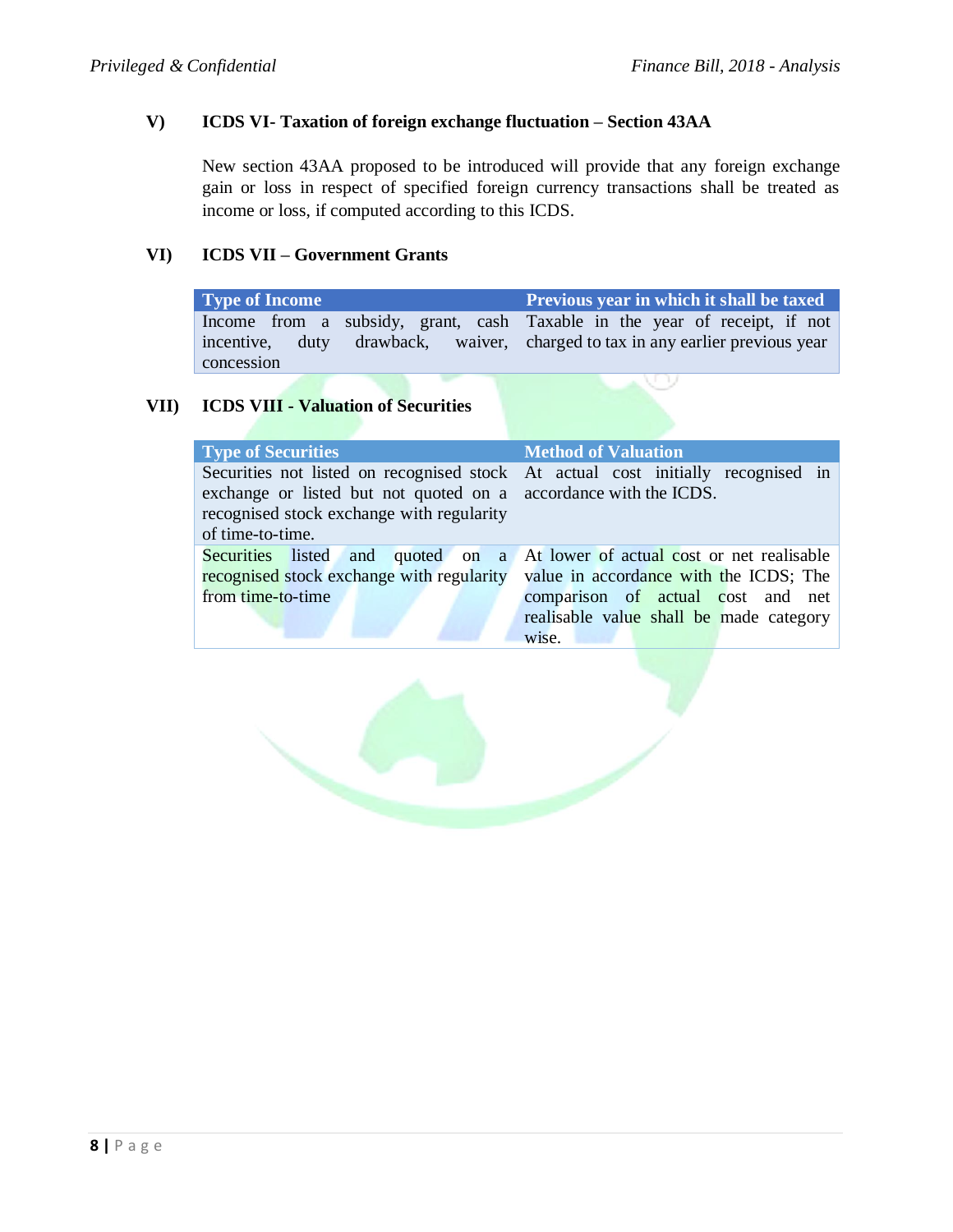# **4. Income from Capital Gain**

#### <span id="page-8-0"></span>**a) Restriction on scope of exemption of gains from long term capital assets upon investment in certain bonds – Section 54EC**

**Current Provision:** Exemption under section 54EC is eligible on transfer of any Long term capital asset. Minimum lock in period of investment in certain **bonds was 3 years**.

**Proposed amendment:** Exemption under section 54EC is eligible on transfer of Land or building or both only. Thus, exemption under section 54EC is not eligible on transfer of any other capital asset other than Land or building or both.

For Eligible bonds issued on or after April 01, 2018 the minimum lock in period has been increased from **existing 3 years to 5 years**. In other words, if assesse sold the eligible bonds before 5 years from the date of acquisition, then the exemption provided under section 54EC shall stands to be withdrawn.

<span id="page-8-1"></span>**b) Minimum lock in period of investment in certain bonds has been increased from 3 years to 5 years from April 01, 2018.Full Value of Consideration for transfer of assets etc. – Section 43CA, 50C and 56(2) (x)**

Before understanding the proposed amendment in the above section, it is better to understand the basic difference between the three section and its applicability

| <b>Section 43CA</b>                                                                                                                                                          | <b>Section 50C</b>                                                                                                                                                                                | Section 56(2) $(x)$                                                                                                                                                                                                                                                                                                             |  |  |  |
|------------------------------------------------------------------------------------------------------------------------------------------------------------------------------|---------------------------------------------------------------------------------------------------------------------------------------------------------------------------------------------------|---------------------------------------------------------------------------------------------------------------------------------------------------------------------------------------------------------------------------------------------------------------------------------------------------------------------------------|--|--|--|
| This section is applicable for<br>Real Estate business who<br>holds land or building or<br>both as stock-in-trade                                                            | This section is applicable for<br>any other investor who holds<br>land or building or both as<br>capital asset.                                                                                   | This section is applicable on<br>purchasing of<br>land<br><b>or</b><br>building or both.                                                                                                                                                                                                                                        |  |  |  |
| This section is applicable on<br>seller of stock-in-trade                                                                                                                    | This section is applicable on<br>seller of capital asset                                                                                                                                          | This section is applicable on<br><b>buyer</b> of land or building or<br>both.                                                                                                                                                                                                                                                   |  |  |  |
| If value adopted by stamp<br>valuation authority ("Stamp"<br>duty value") is more than<br>actual consideration, then<br>stamp duty value shall be<br>deemed to be Sale Price | If value adopted by stamp<br>valuation authority ("Stamp"<br>duty value") is more than<br>actual consideration, then<br>stamp duty value shall be<br>deemed to be Full value of<br>consideration. | In case any person receiving<br>any immovable property on<br>or after $01/04/2017$ , for a<br>consideration less<br>than<br>stamp duty value of such<br>property by an<br>amount<br>exceeding Rs. 50,000/- such<br>excess of stamp duty value<br>over consideration shall be<br>charged to tax as Income<br>from other sources. |  |  |  |
| Taxable<br>under<br>head<br>the<br>Income from Business and<br>Profession                                                                                                    | Taxable<br>under<br>the<br>head<br>Income from Capital Gain                                                                                                                                       | Taxable under the head<br>Income from Other Sources.                                                                                                                                                                                                                                                                            |  |  |  |
| Proposed amendment: To minimise hardship in case of such transaction, it is now                                                                                              |                                                                                                                                                                                                   |                                                                                                                                                                                                                                                                                                                                 |  |  |  |

**provided that where the stamp duty value does not exceed the consideration received**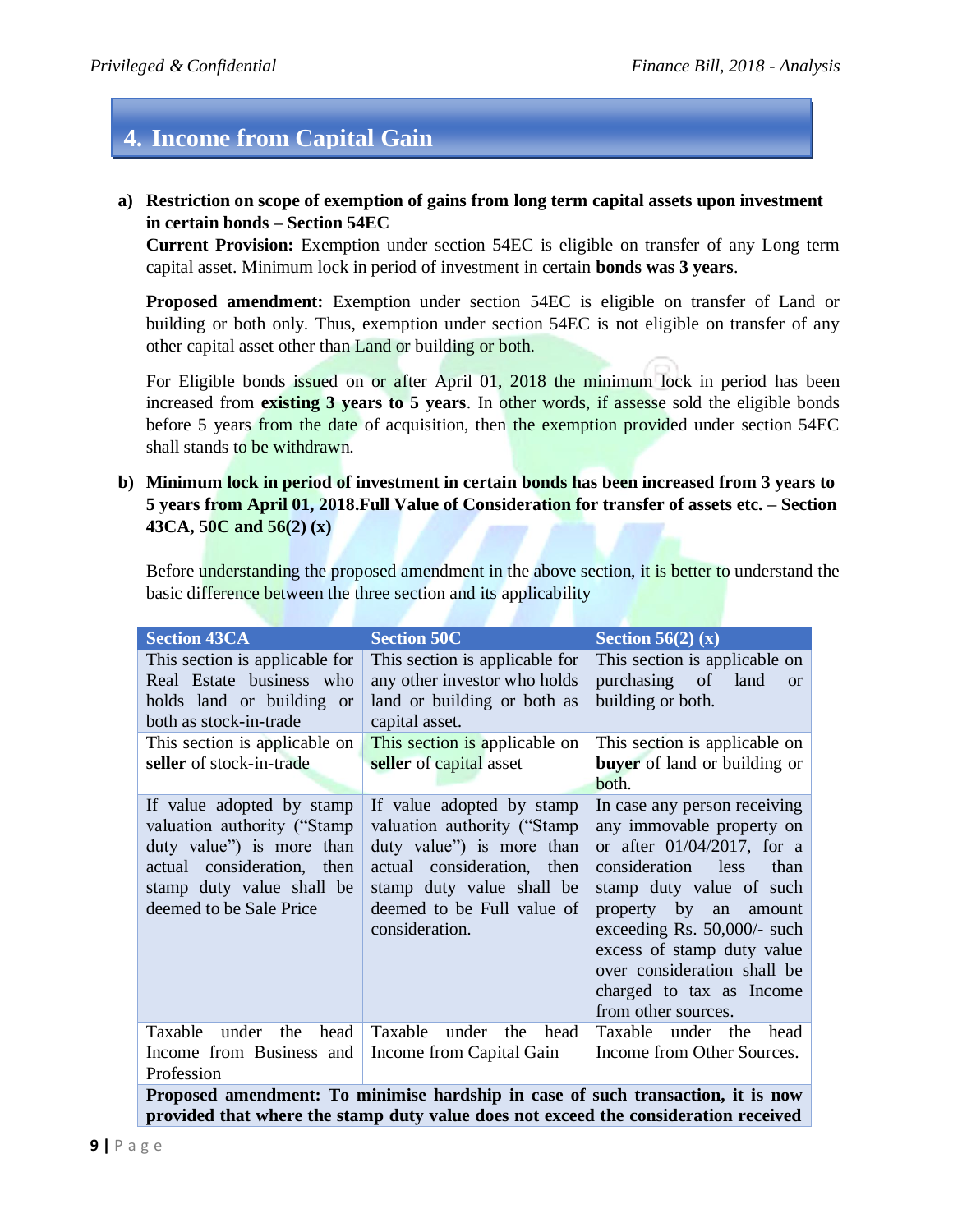**or accruing by more than 5% of such consideration (and Rs. 50,000 in case of section 56(2) (x)), the consideration received or accruing shall be deemed to be the full value of consideration.** 

WIN Comments: In Simply terms, now government has provided that deviation of 5% of such consideration is accepted as genuine transaction. However, if the deviation between stamp duty value and actual consideration is more than 5%, then sale price (Full value of consideration for Section 50C) shall deemed to be considered as Stamp duty value as prescribed by stamp value authority.

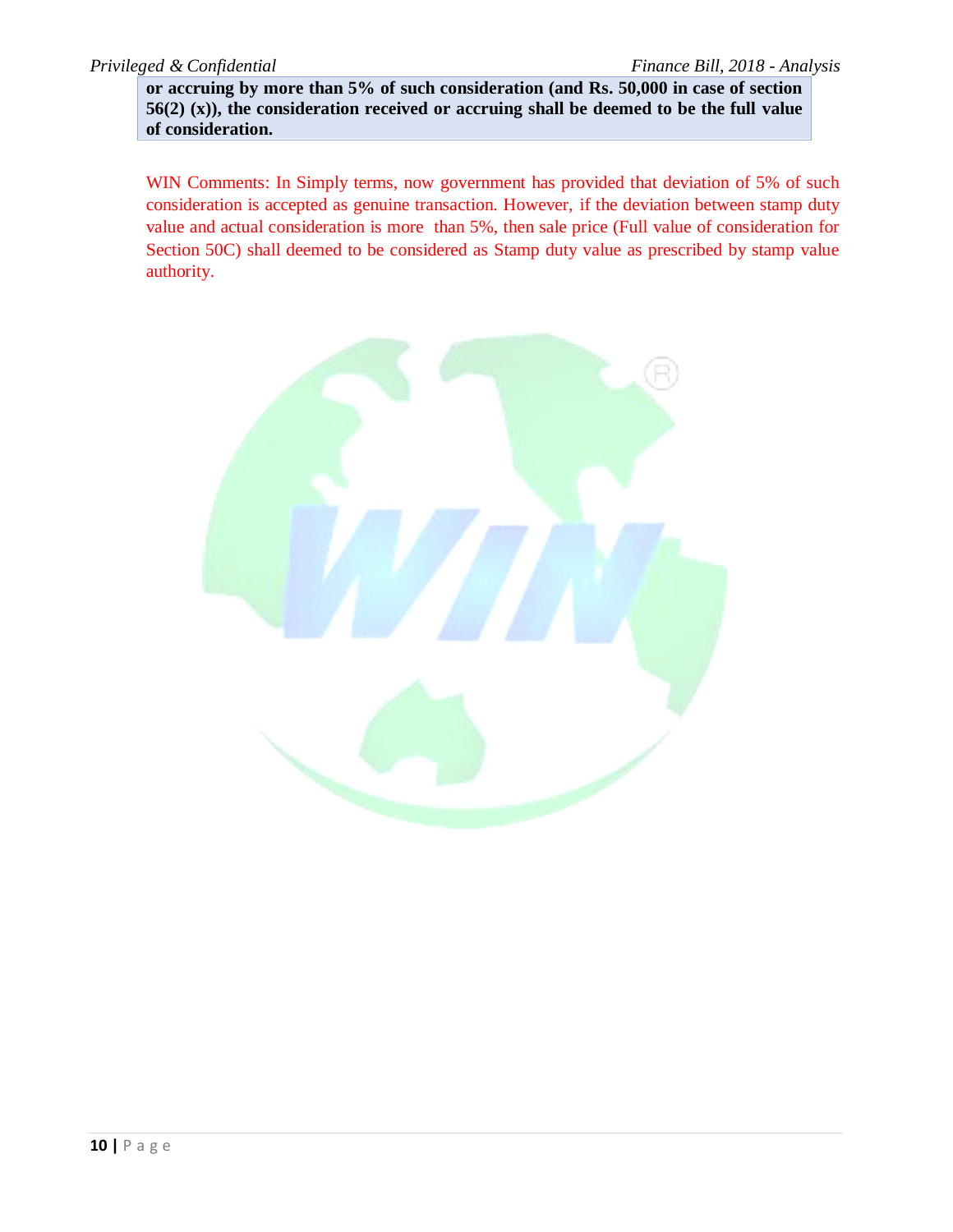<span id="page-10-0"></span>**c) Exemption in respect of long term capital gains on sale of listed equity shares, etc – Section 10(38):**

The Entire provision relating to Taxability of Long Term Capital Gain under proposed budget is summarised in below chat:

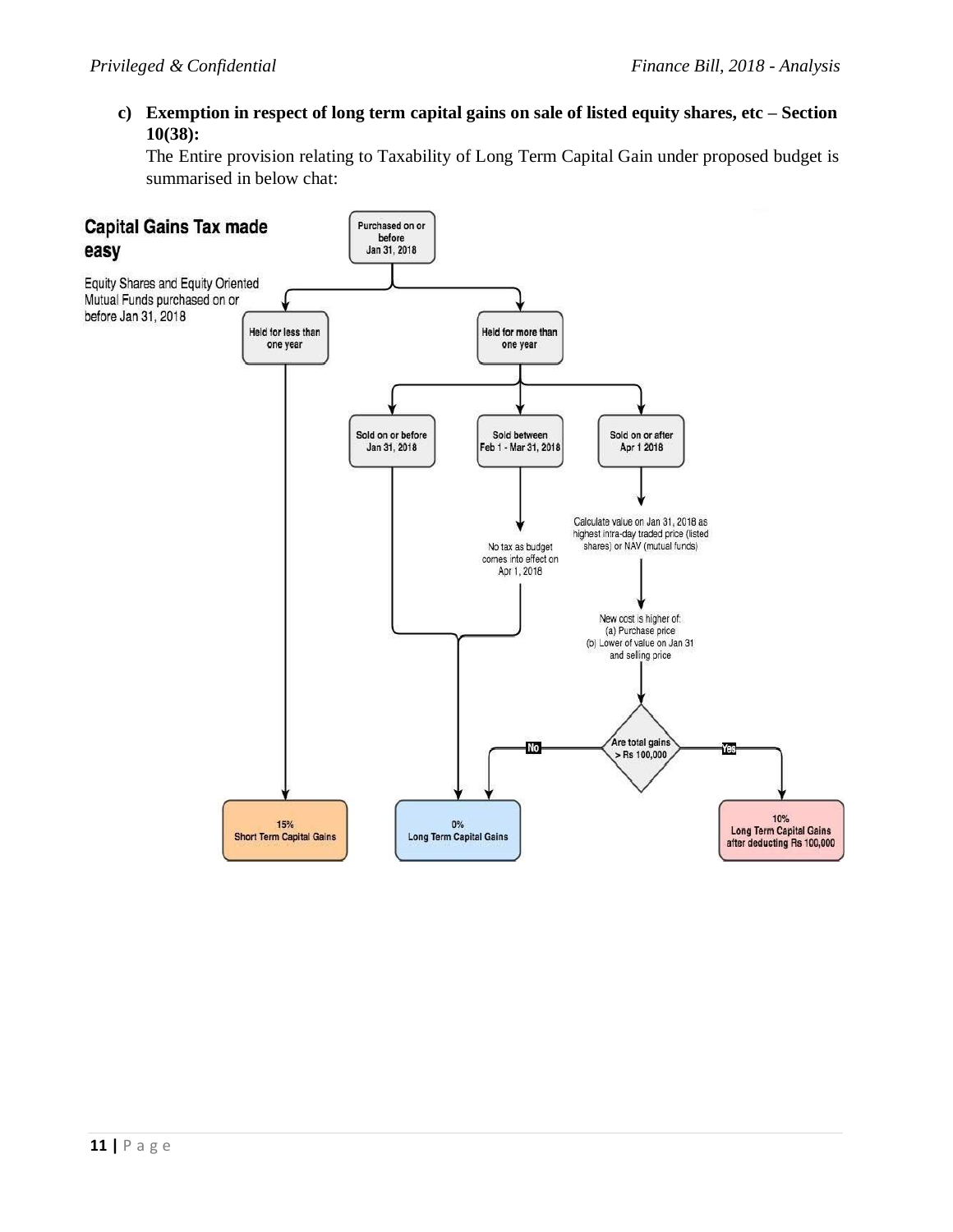| Particulars                           | Scenario 1     | Scenario 2     | Scenario 3     | Scenario 4     | Scenario 5 |
|---------------------------------------|----------------|----------------|----------------|----------------|------------|
| Sales Consideration (A)               | 1,000,000      | 1,000,000      | 1,000,000      | 1,000,000      | 1,000,000  |
| Date of Sale                          | $31 - 03 - 18$ | $01 - 04 - 18$ | $01 - 04 - 18$ | $01-04-18$     | $01-04-19$ |
| Actual Cost of Acquisition (B)        | 800,000        | 800,000        | 800,000        | 800,000        | 800,000    |
| Date of Purchase                      | $01 - 01 - 17$ | $01 - 01 - 17$ | $01 - 01 - 17$ | $01 - 01 - 17$ | $01-03-18$ |
| Quoted Price on Stock Exchange as     | 850,000        | 750,000        | 900,000        | 1,100,000      | 1,100,000  |
| on 31/01/2018 (C)                     |                |                |                |                |            |
| Deemed Cost of Acquisition (D)*       | 800,000        | 800,000        | 900,000        | 1,000,000      | 800,000    |
| Long-term Capital Gains $(E = D-A)$   | 200,000        | 200,000        | 100,000        |                | 200,000    |
| Exemption for Capital Gains ( $F = E$ | 200,000        | 100,000        | 100,000        |                | 100,000    |
| $-1,00,000$                           |                |                |                |                |            |
| Tax on Capital Gains ( $F * 10\%$ )   |                | 10,000         |                |                | 10,000     |
|                                       |                |                |                |                |            |

Let's understand the new provisions with some examples of trading in listed equity shares:

The Finance Bill has introduced a new provision through Section 112A which provided for taxation of long-term capital gain @10% on listed equity shares, equity-oriented mutual funds and units of the business trust. The provision also provides that the benefit of indexation would not be available but the gains made up 31 January would be grandfathered.

There could be a possibility that the equity shares may not be listed on 31 January 2018 but could have been listed at the time of transfer of shares. This could arise if the Initial Public Offering (IPO) is made after 31 January. In that case, the shareholder would not be in a position to avail the benefit of grandfathering of gains up to 31 January as the shares were not listed on that day. An indexation benefit has been proposed to for such shareholders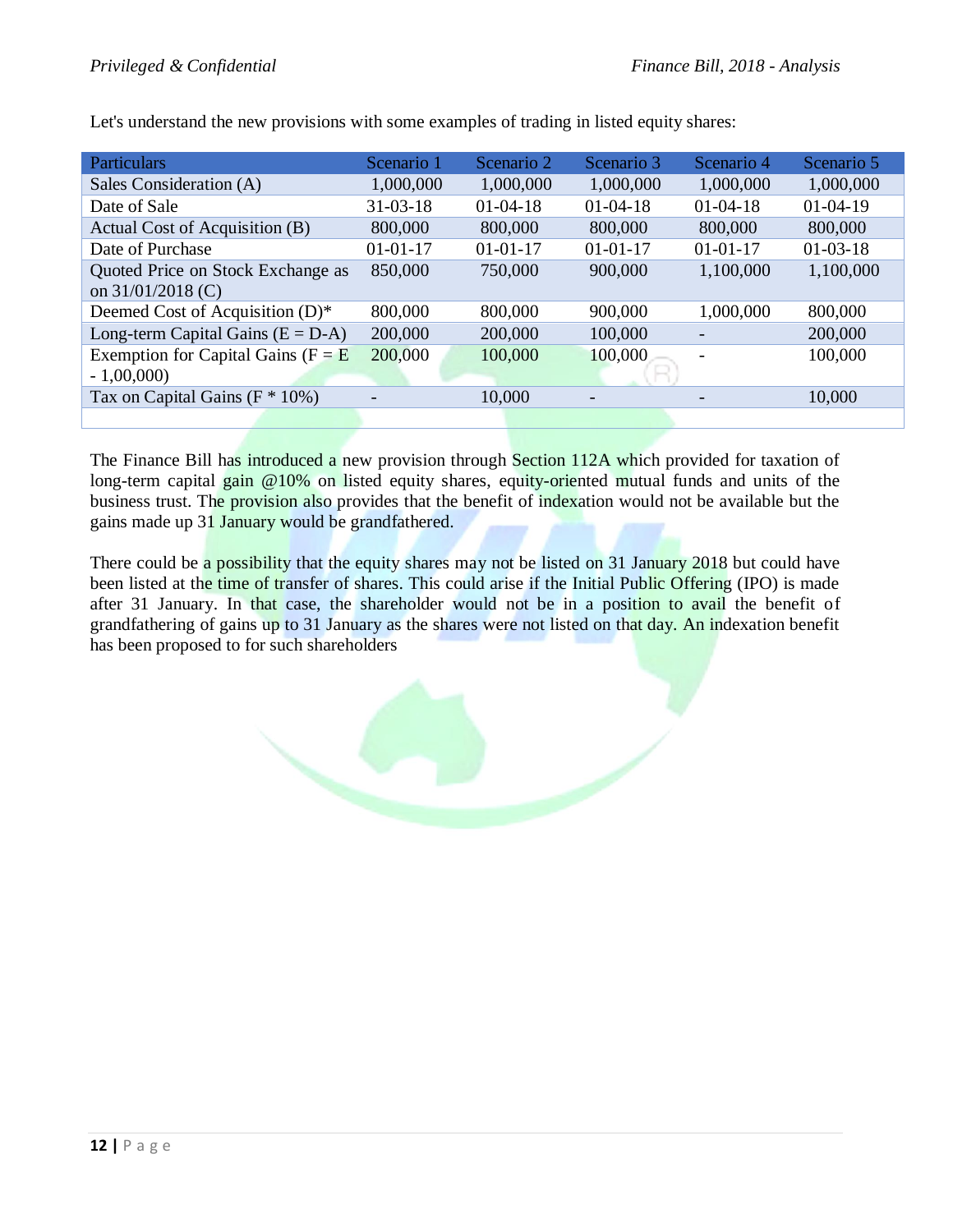# **5. Deduction under chapter VI-A**

#### <span id="page-12-0"></span>**a) Section 80D- Deduction of Medical Insurance premium (w.e.f. FY 2018-19)**

| Particulars                                                 |  |  | Old.                      | <b>New</b> |
|-------------------------------------------------------------|--|--|---------------------------|------------|
|                                                             |  |  | <b>Limit of Deduction</b> |            |
| Senior Citizen & Very   Rs. 30,000<br><b>Senior Citizen</b> |  |  |                           | Rs. 50,000 |
| <b>Others</b>                                               |  |  | Rs. 30,000                | Rs. 30,000 |

Where premium is paid for more than 1 years than the amount can be claimedin subsequent years on proportionate basis as per policy period.

E.g. If premium is paid of Rs.75000/- for 3 year policy then you can claim deduction of Rs.25000/- in each year.

Medical treatment expense incurred by Senior Citizen is also allowed as deduction besides premium paid.

#### <span id="page-12-1"></span>**b) Deduction of medical expense in case of severe diseases - Section 80DDB**

The limit of deduction for medical expenditure in respect of certain critical illnesses which is Rs. 60,000/- in case of senior citizens and Rs. 80,000/- in case of very senior citizens has been increased to Rs. 1,00,000 in respect of all senior citizens. Here too, the concept of "Very senior citizen" has been omitted.

#### <span id="page-12-2"></span>**c) Deduction of Interest on deposits in case of senior citizens – Section 80TTB**

It is proposed that a deduction will be granted to Senior Citizen from Income on interest from deposits (including savings account) with banks or post office of Rs.50,000/- or amount of interest received whichever is lower.

Deduction u/s 80TTA shall not be available to Sr. Citizen.

Section 194A has been amended to provide that in case of senior citizen TDS shall be deducted only when the amount of such interest exceeds Rs. 50,000.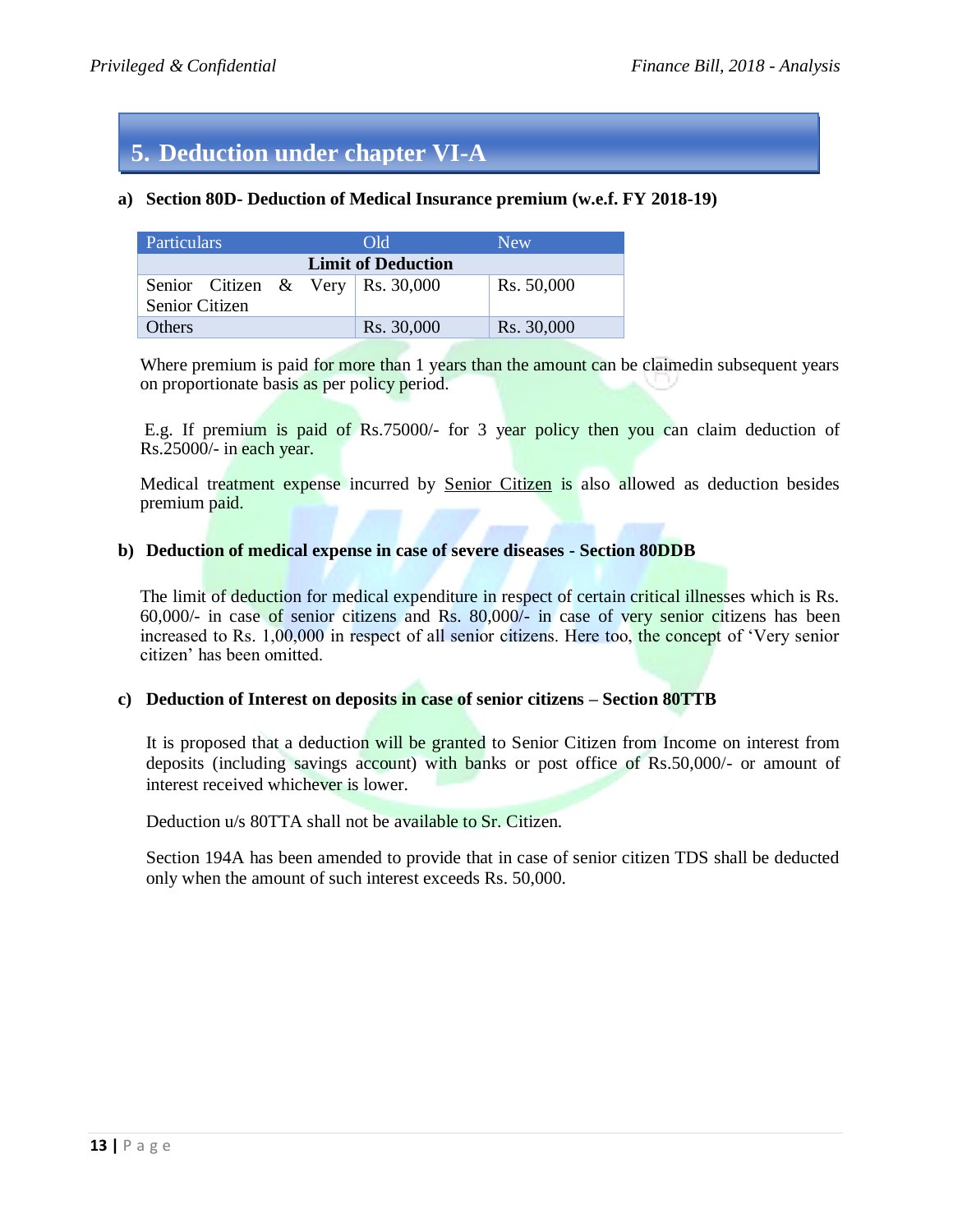# **6. Proposed Amendment relating to company underLiquidation**

#### <span id="page-13-0"></span>**a) Verification of Return in case of company under insolvency resolution process – Section 140**

During the resolution process under the Insolvency and Bankruptcy Code, 2016 ("IBC"), the return shall be verified by an insolvency professional appointed by the Adjudicating Authority.

#### <span id="page-13-1"></span>**b) Carry Forward of losses is allowed even if there is change of beneficiary ownership of the Company – Section 79**

**Existing Provision:** Carry forward of losses is allowed only if at least 51% of the voting power as on the last day of the year on which loss incurred, is continued.

**Proposed Amendment:** Third proviso to section 79 is added to provide that the set-off and carry forward of losses would be available if the change in shareholding takes place on account of a Resolution Plan approved under Insolvency and Bankruptcy Code, 2016 (IBC 2016).

#### <span id="page-13-2"></span>**c) Proposed Amendment for computation of Book Profit for Minimum Alternate Taxes – Section 115JB**

**Existing Provision:** According to section 115JB, a company to reduce lower of its unabsorbed depreciation or brought forward losses as per books of accounts, in computing its book profits.

**Proposed Amendment:** It is proposed to provide aggregate amount of unabsorbeddepreciation **AND** loss brought forward as reduction from book profit if the company has applied for Insolvency process and its application is admitted by the adjudicating authorities.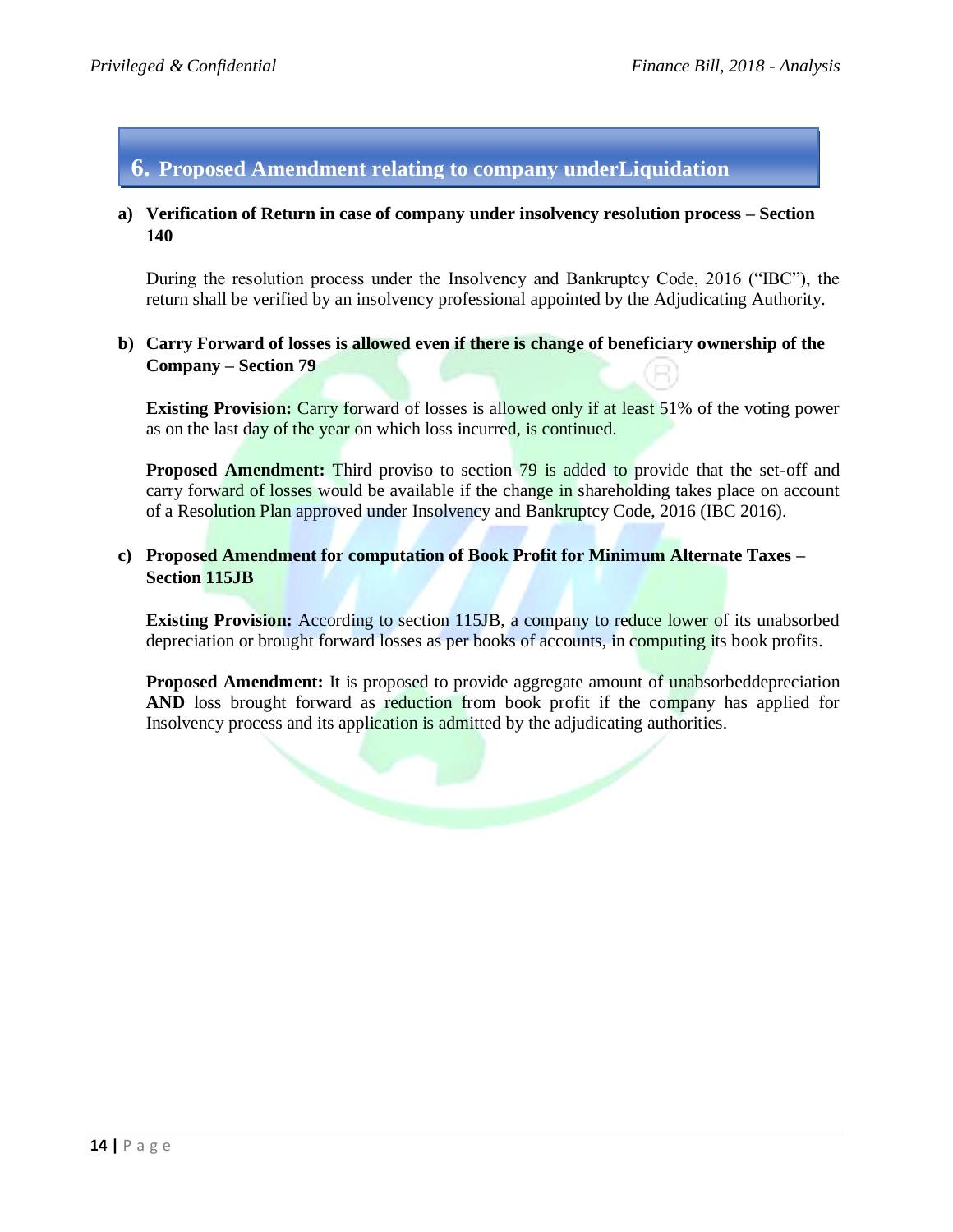# **7. Other Important Amendment**

#### <span id="page-14-0"></span>**a) Obtaining Permanent Account Number (PAN) in certain cases – Section 139A**

With an objective of using PAN as Unique Entity Number (UEN) of financials transaction, following are the proposed amendment:

 Any Resident person not being an individual, which enters into a financial transaction of an amount aggregating to Rs. 2,50,000 or more in a financial year **is required to apply for PAN**.

It may be noted that the term "Financial transaction" has not been defined.

#### <span id="page-14-1"></span>**b) Incentives to Start-ups: Section 80-IAC**

**Present Provision:** Section 80-IAC provides for 100% deduction of profits of an eligible start up for 3 consecutive years, subject to certain conditions.

**Proposed Provision:**Amendments have been made to relax certain conditions and extend the scope of the benefits of this deduction as under:

| Conditions                      | <b>Existing</b>                    | Proposed                        |  |
|---------------------------------|------------------------------------|---------------------------------|--|
| <b>Incorporation of Company</b> | On or after $01/04/2016$ but       | On or after $01/04/2016$ but    |  |
|                                 | before 01/04/2019                  | before 01/04/2021               |  |
| <b>Total turnover does not</b>  | In any of the previous years       | In any of the 7 previous years  |  |
| exceeds Rs. 25 crore            | beginning on or after $01/04/2016$ | beginning from the year in      |  |
|                                 | but before 01/04/2021              | which the company incorporates. |  |

Further, the definition of "eligible business" has been substituted. The substituted definition substantially enlarges the scope by covering eligible start-ups engaged in innovation, development or improvement of products (as compared to earlier 'new product') or process or services or a scalable business model with a high potential of employment generation or wealth creation.

The condition of a turnover cap of Rs. 25 Crore for an eligible start-up to claim profit-linked deduction shall be checked in only in the previous years in which such a deduction is claimed and not for all the seven years beginning from the year in which the eligible start-up is incorporated.

#### <span id="page-14-2"></span>**c) Taxation of Start-ups –Section 115BA**

As per Section 115BA, a domestic company can opt to pay tax at the rate of 25% if they are engaged in the business of manufacturing or production of any article or doing research in relation thereto.

There have been disputes and uncertainty on the taxability of other income earned by these startups. Whether other income of such entities are taxable at the rate of 25% or as per other applicable rates.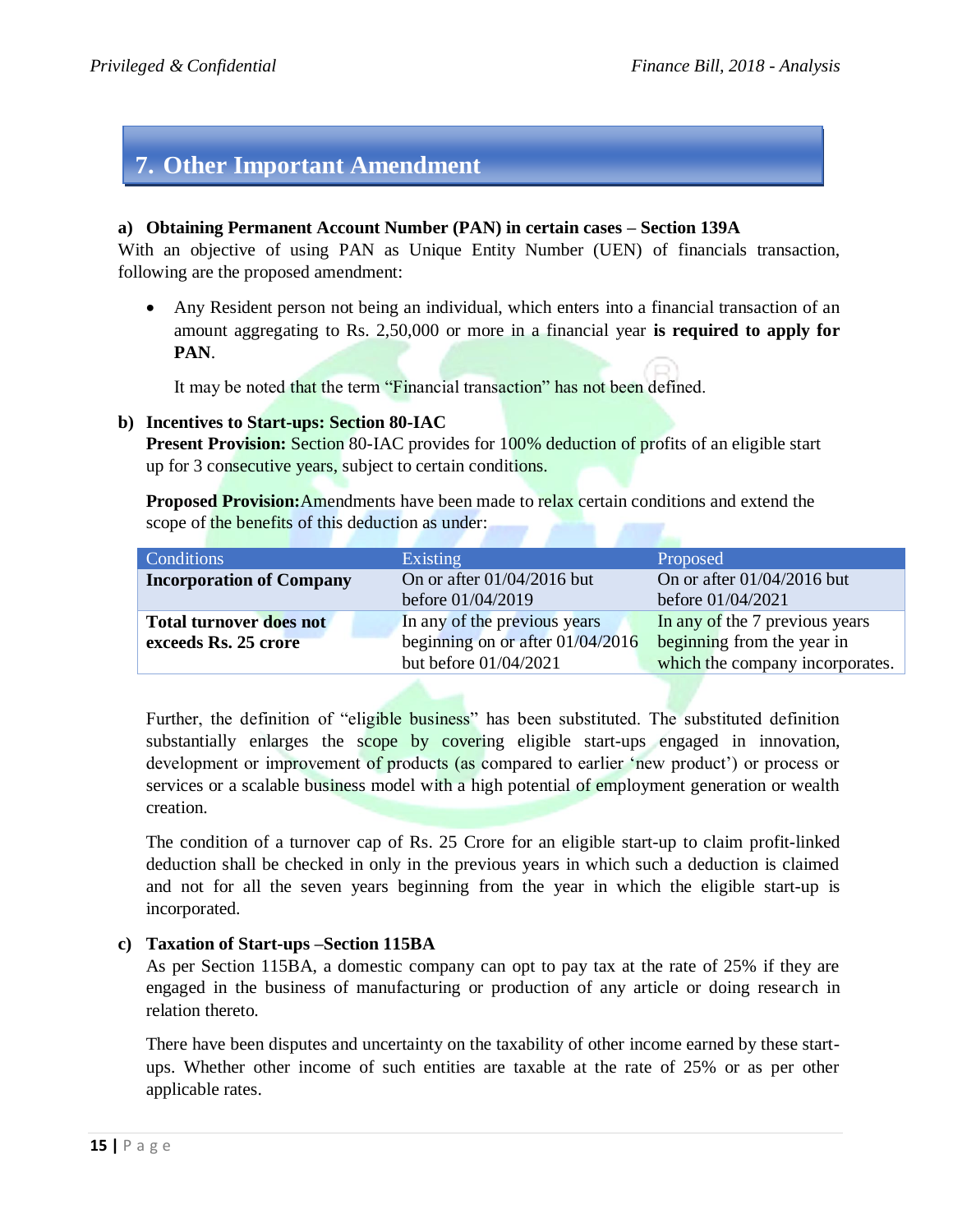The Finance Bill provides a retrospective clarificatory amendment (effective from 01st April, 2017) that the beneficial rate of taxation of 25% is available only in respect of income arising from the business operations of manufacturing, production, etc.

#### <span id="page-15-0"></span>**d) No deduction of exp. even if unexplained income is determined by Assessing Officer**

*[Section 115BBE – Applicable retrospectively from Assessment Year 2017-18]*

Any sum found credited in the books of the taxpayer, for which he offers no explanation about the nature and source thereof or the Assessing Officer (AO) are not satisfied by the explanation offered by the taxpayer, **is termed as unexplained income**. Such incomes are taxed at the **flat rate of 60%** under section 115BBE. It also provides that no deduction in respect of any expenditure shall be allowed to taxpayers from such unexplained income. However, the provision was silent whether taxpayer would get any deduction if tax officer has made additions in the total income of taxpayers which is deemed as unexplained income.

The Finance Bill, 2018 proposed that taxpayer would not be eligible to deduction even in this case where additions are made by the Assessing Officer for the unexplained income.

### <span id="page-15-1"></span>**e) Relaxation relating to attachment of Property**

The amount standing to the credit of Public Provident Fund (PPF) shall not be liable to any attachment under any decree or order of a court in respect of any debt or liability incurred by the depositor

### <span id="page-15-2"></span>**f) 'Accumulated Profits' redefined for purpose of Deemed Dividend**

[Section 2(22)(d) – Applicable from Assessment Year 2019-20]

Currently, any distribution of accumulated profits (whether capitalized or not) to the shareholders by a company is subject to Dividend Distribution Tax. Companies with large accumulated profits used to adopt the amalgamation route to reduce accumulated profits so as to bypass the provisions of deemed dividend under Section 2(22)(d).

With a view to prevent such abusive arrangements, a new Explanation 2A is proposed to be inserted in section 2(22) to widen the scope of the term 'accumulated profits'.

As per the new Explanation, the accumulated profits/losses of an amalgamated company shall be increased by the accumulated profits of the amalgamating company (whether capitalized or not) on the date of amalgamation.

#### <span id="page-15-3"></span>**g) Extension of Due date for furnishing the Country-by-Country Report (CbCR):**

The Finance bill has extend the deadline to furnish the Country-by-Country Report (CbCR) from 30 November to 31 March of the next year from the end of the reporting accounting year. This is proposed to be applied to:

- The parent entity or the alternate reporting entity; and
- The constituent entity of the international group if the parent entity is a resident of the country with which India does not have an agreement the or exchange of report or there has been a systemic failure of the country to provide such a report.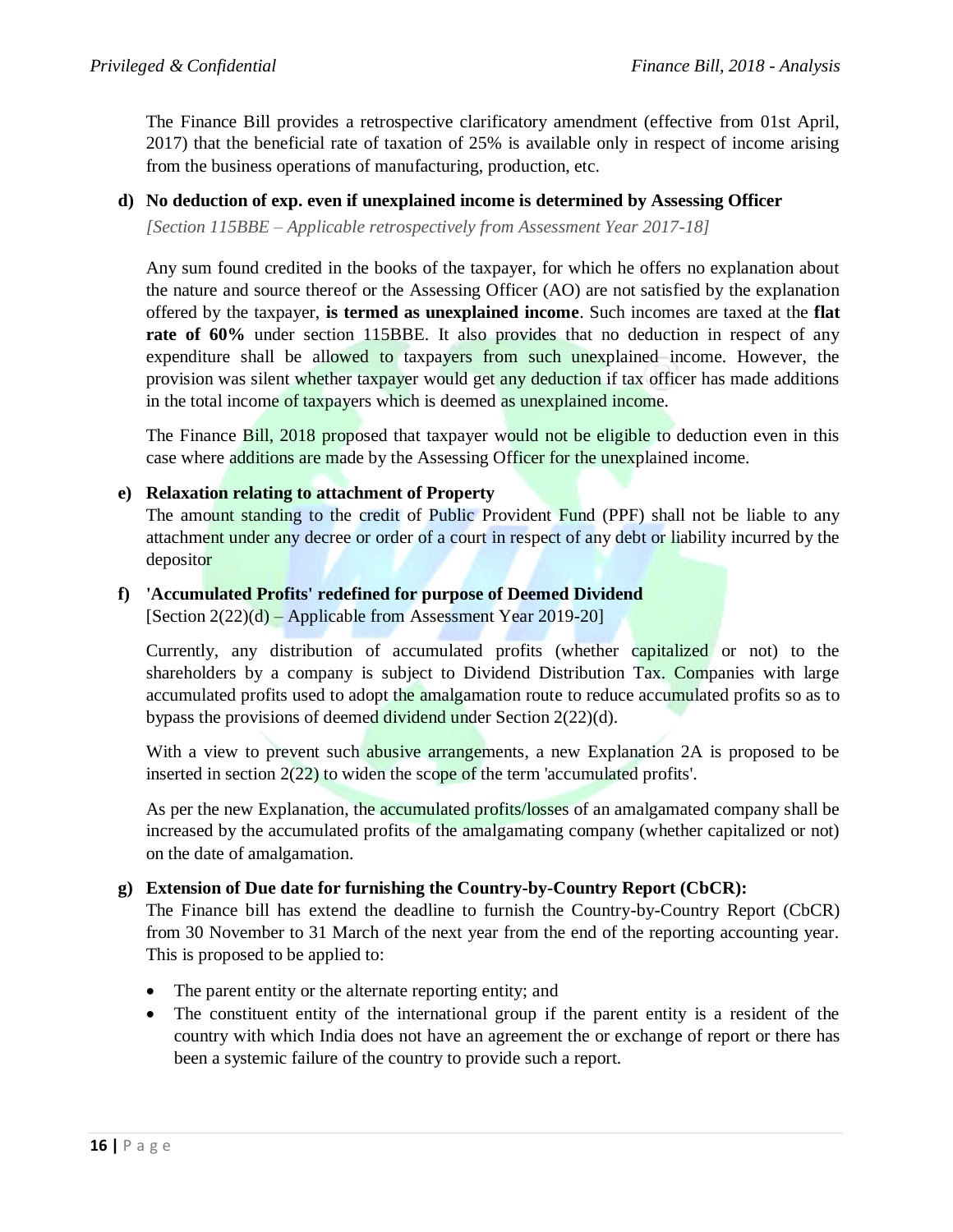The due date for the entities covered by condition (b) mentioned above for furnishing CbCR report would not be 31 March but would be notified by the government which would definitely be after 31 March.